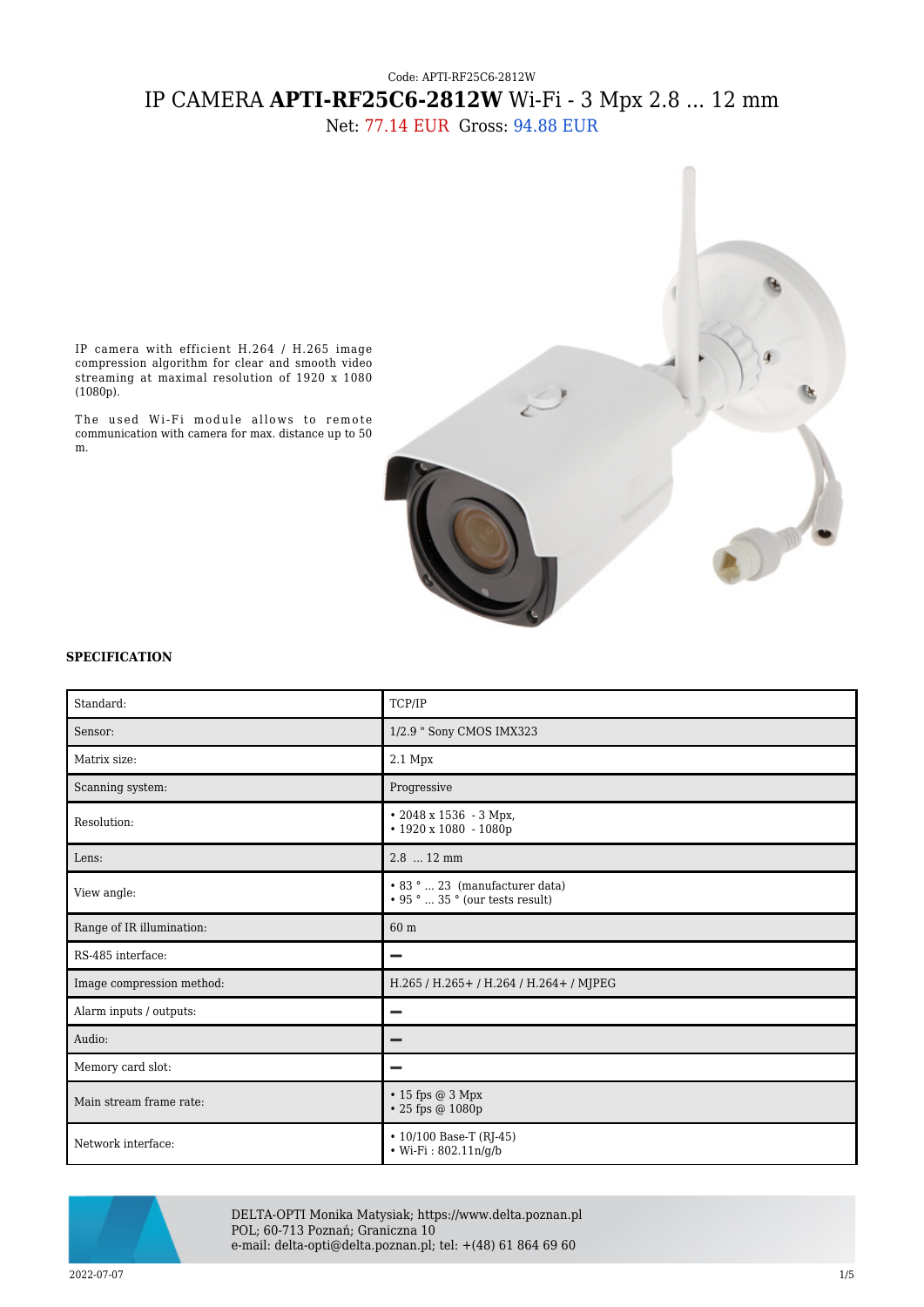| Network protocols:             | TCP/IP, UDP, ICMP, HTTP, HTTPS, FTP, DHCP, DNS, DDNS, RTP, RTSP, RTCP, NTP,<br><b>SMTP</b>                                                                                                                                                                                                                                                                                                                                                                                                             |
|--------------------------------|--------------------------------------------------------------------------------------------------------------------------------------------------------------------------------------------------------------------------------------------------------------------------------------------------------------------------------------------------------------------------------------------------------------------------------------------------------------------------------------------------------|
| WEB Server:                    | Built-in                                                                                                                                                                                                                                                                                                                                                                                                                                                                                               |
| Max. number of on-line users:  | $6\phantom{.}6$                                                                                                                                                                                                                                                                                                                                                                                                                                                                                        |
| ONVIF:                         | 2.4                                                                                                                                                                                                                                                                                                                                                                                                                                                                                                    |
| Mobile phones support:         | Port no.: 80 or access by a cloud (P2P)<br>• Android: Free application BitVision<br>• iOS (iPhone): Free application BitVision                                                                                                                                                                                                                                                                                                                                                                         |
| Default admin user / password: | admin / admin                                                                                                                                                                                                                                                                                                                                                                                                                                                                                          |
| Default IP address:            | 192.168.1.168                                                                                                                                                                                                                                                                                                                                                                                                                                                                                          |
| Web browser access ports:      | 80                                                                                                                                                                                                                                                                                                                                                                                                                                                                                                     |
| PC client access ports:        | 80                                                                                                                                                                                                                                                                                                                                                                                                                                                                                                     |
| Mobile client access ports:    | 80                                                                                                                                                                                                                                                                                                                                                                                                                                                                                                     |
| Port ONVIF:                    | 80                                                                                                                                                                                                                                                                                                                                                                                                                                                                                                     |
| <b>RTSP URL:</b>               | rtsp://user:password@ip_address:80/0 - Main stream<br>rtsp://user:password@ip_address:80/1 - Sub stream<br>rtsp://user.password@ip_address:80/2 - Sub stream 2                                                                                                                                                                                                                                                                                                                                         |
| Main features:                 | • 3D-DNR - Digital Noise Reduction<br>• D-WDR - Wide Dynamic Range<br>• ROI - improve the quality of selected parts of image<br>• F-DNR (Defog) - Reduction of image noise caused by precipitation<br>• Flicker Control - The technology eliminates the tiring eyes flickering image effect<br>• BLC - Back Light Compensation<br>• ICR - Movable InfraRed filter<br>• Possibility to change the resolution, quality and bit rate<br>• Motion Detection<br>• Image analysis<br>• Mirror - Mirror image |
| Power supply:                  | 12 V DC / 660 mA                                                                                                                                                                                                                                                                                                                                                                                                                                                                                       |
| Power consumption:             | $\leq 8$ W                                                                                                                                                                                                                                                                                                                                                                                                                                                                                             |
| Housing:                       | Compact, Metal                                                                                                                                                                                                                                                                                                                                                                                                                                                                                         |
| Vandal-proof:                  |                                                                                                                                                                                                                                                                                                                                                                                                                                                                                                        |
| "Index of Protection":         | IP66                                                                                                                                                                                                                                                                                                                                                                                                                                                                                                   |
| Color:                         | White                                                                                                                                                                                                                                                                                                                                                                                                                                                                                                  |
| Operation temp:                | -20 $°C$ 60 $°C$                                                                                                                                                                                                                                                                                                                                                                                                                                                                                       |
| Weight:                        | $0.83$ kg                                                                                                                                                                                                                                                                                                                                                                                                                                                                                              |
| Dimensions:                    | 222 x 86 x 90 mm                                                                                                                                                                                                                                                                                                                                                                                                                                                                                       |
| Supported languages:           | Polish, English, Bulgarian, Czech, French, Spanish, Dutch, German, Portuguese,<br>Russian, Turkish, Italian                                                                                                                                                                                                                                                                                                                                                                                            |
| Manufacturer / Brand:          | APTI                                                                                                                                                                                                                                                                                                                                                                                                                                                                                                   |
| Guarantee:                     | 2 years                                                                                                                                                                                                                                                                                                                                                                                                                                                                                                |

## **PRESENTATION**

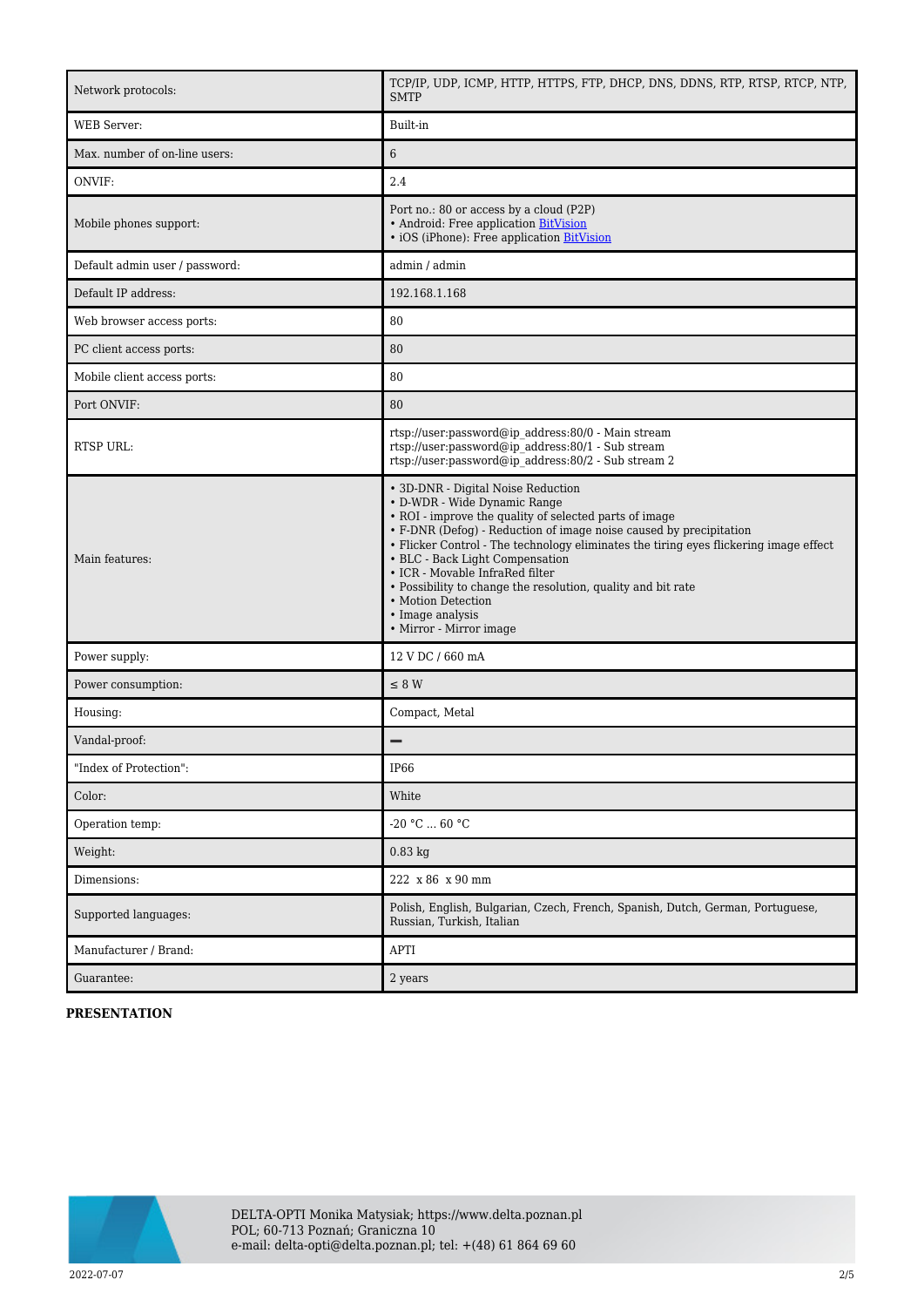

Side view:



Bottom view:



DELTA-OPTI Monika Matysiak; https://www.delta.poznan.pl POL; 60-713 Poznań; Graniczna 10 e-mail: delta-opti@delta.poznan.pl; tel: +(48) 61 864 69 60

2022-07-07 3/5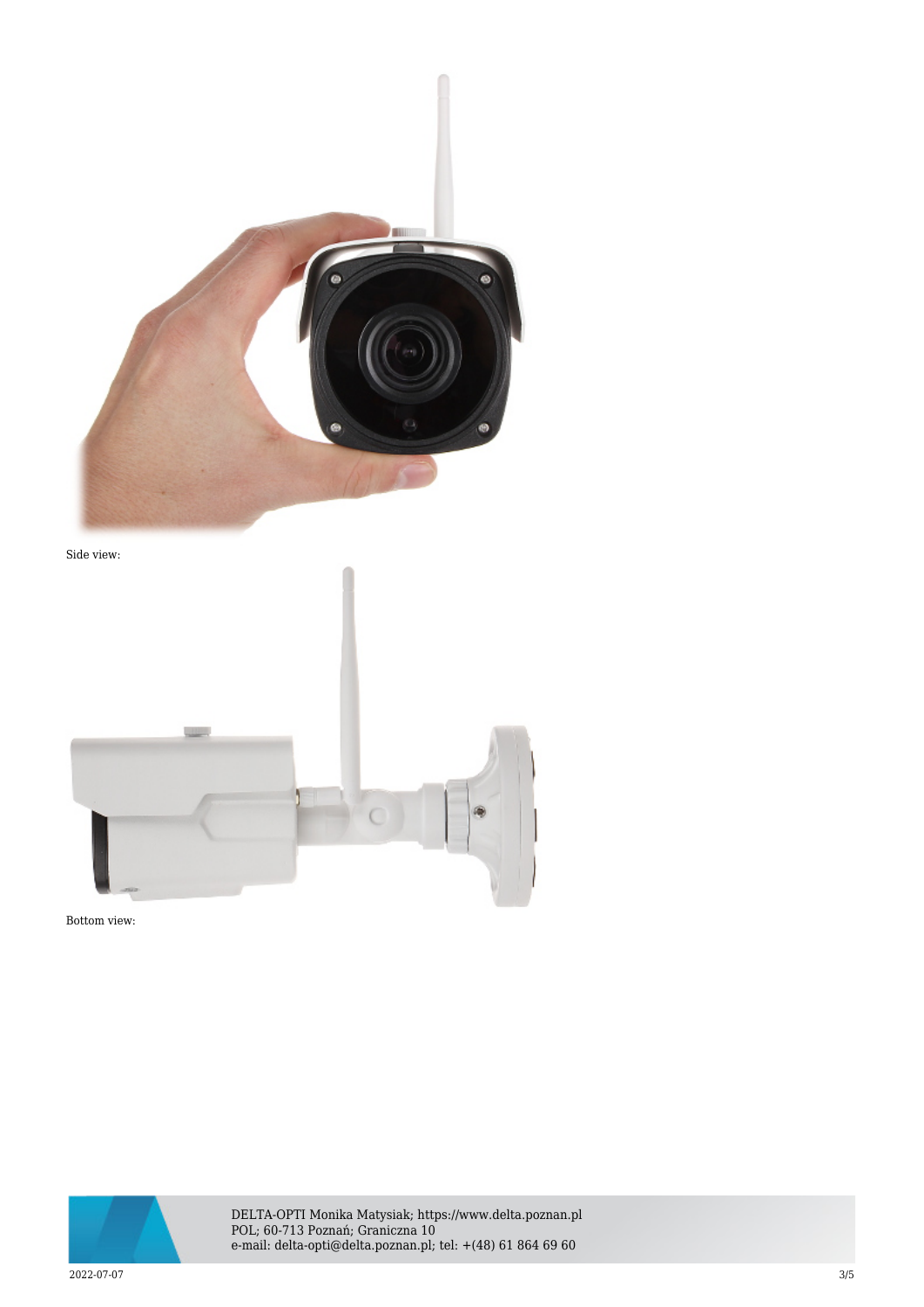

Mounting side view:



In the kit:



DELTA-OPTI Monika Matysiak; https://www.delta.poznan.pl POL; 60-713 Poznań; Graniczna 10 e-mail: delta-opti@delta.poznan.pl; tel: +(48) 61 864 69 60

2022-07-07 4/5